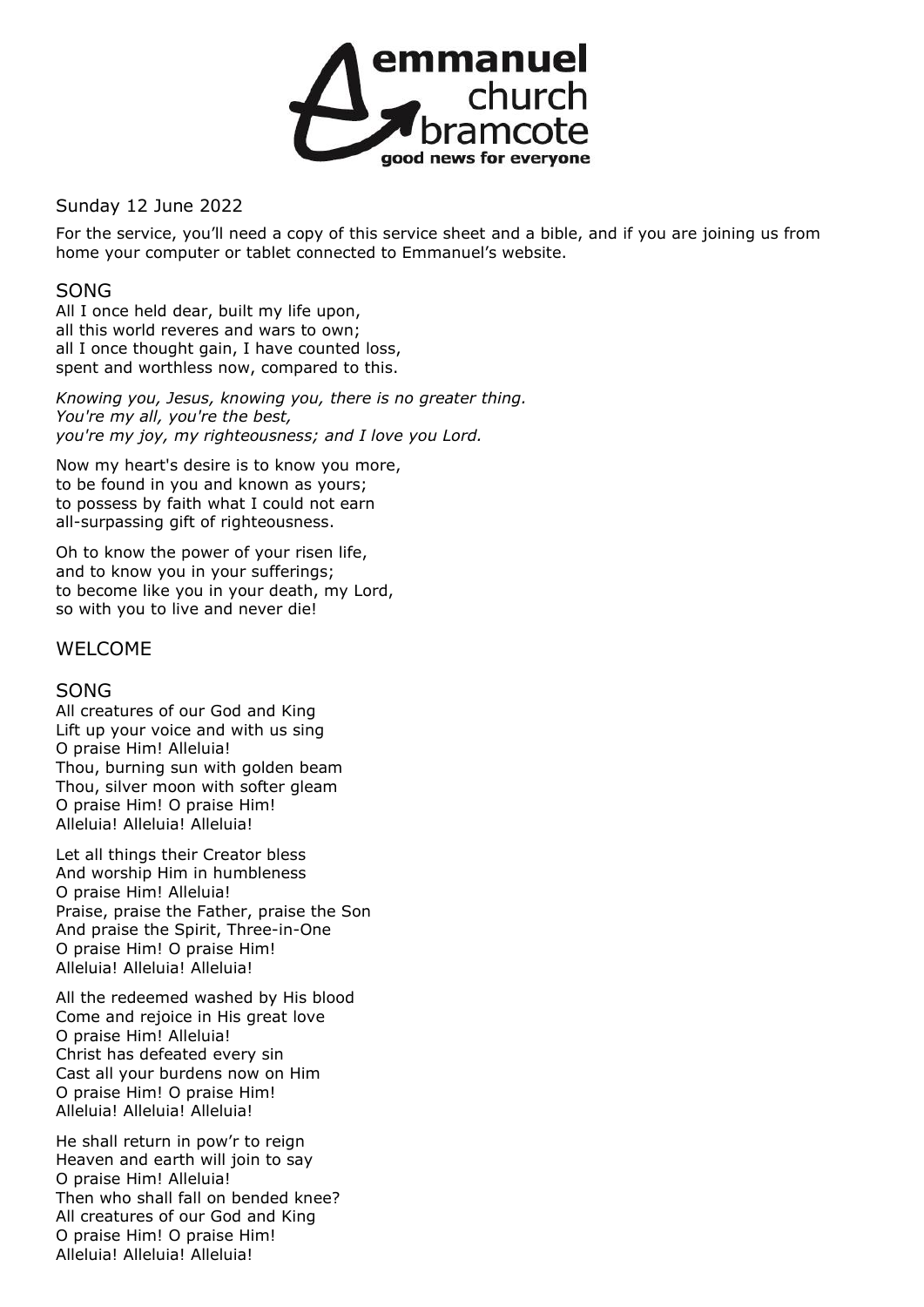## CHURCH FAMILY NEWS

*Our children and young people go out to their groups*

## PRAYERS

### SONG

The Lord's my shepherd, I'll not want. He makes me lie in pastures green. He leads me by the still, still waters, his goodness restores my soul.

*And I will trust in you alone. (I will trust, I will trust in you) And I will trust in you alone, (I will trust, I will trust in you) for your endless mercy follows me, your goodness will lead me home.*

He guides my ways in righteousness, and He anoints my head with oil, and my cup, it overflows with joy, I feast on His pure delights.

And though I walk the darkest path, I will not fear the evil one, for you are with me and your rod and staff are the comfort I need to know.

BIBLE READING Luke 18:18-30

### BIBLE TALK

#### SONG

Come you weary hearts now to Jesus Come you anxious soul now and see There is perfect love and comfort in your tears Rest here in His wondrous peace.

Come find what this world cannot offer Come and find your joy here complete. Taste the living water, never thirst again Rest here in His wondrous peace.

*Oh the goodness, the goodness of Jesus Satisfied he is all that I need. May it be, come what may, That I rest all my days in the goodness of Jesus.*

Come and find your hope now in Jesus He is all He said He would be. Grace is overflowing from the Saviour's heart Rest here in His wondrous peace.

### SONG

My worth is not in what I own; not in the strength of flesh and bone But in the costly wounds of love at the cross. My worth is not in skill or name; in win or lose, in pride or shame. But in the blood of Christ that flowed at the cross.